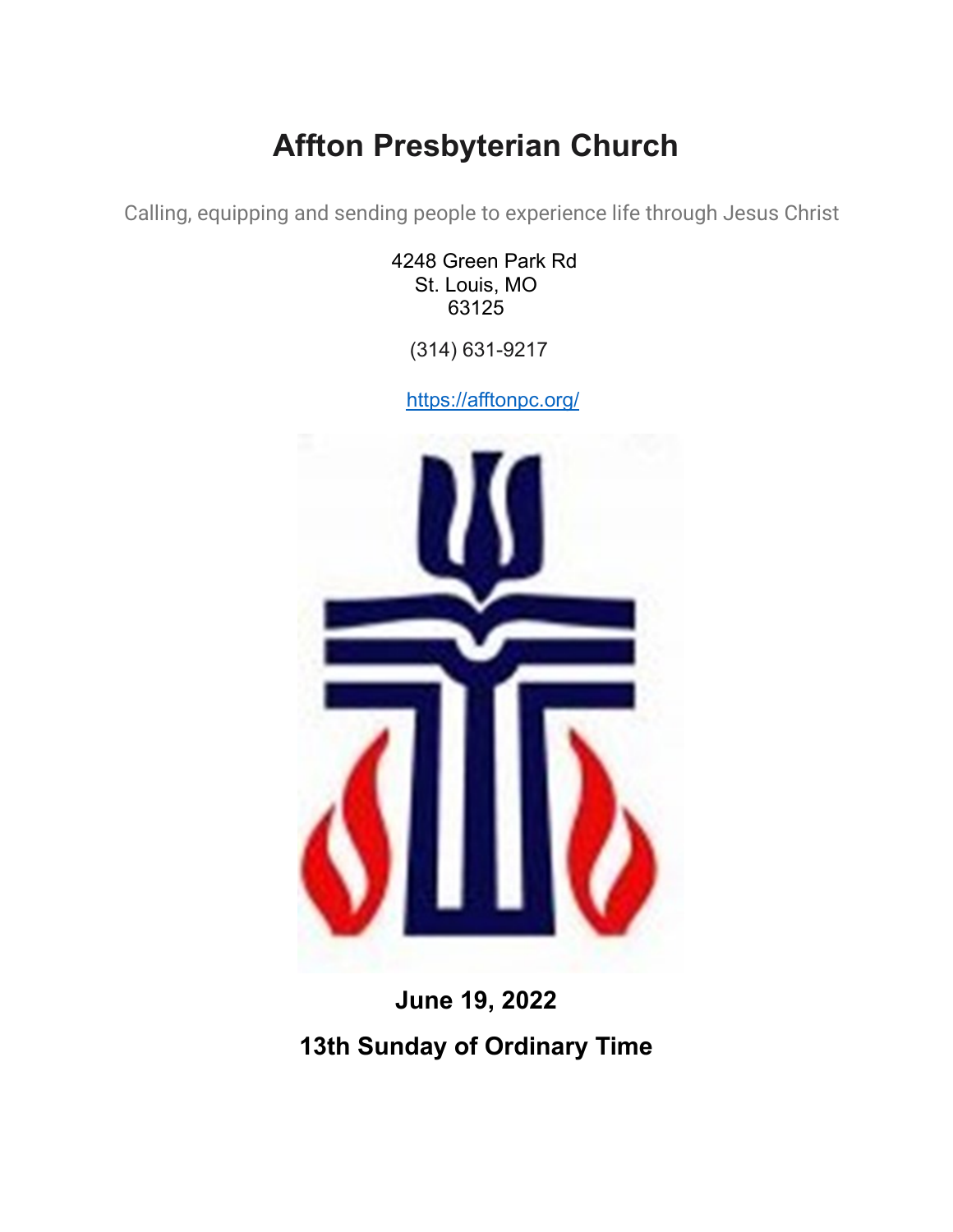## **Service for the Lord's Day**

Words of Welcome & Announcements

Prelude

⇧Call to Worship

Even in the smallness of ordinary times, **may Jesus Christ be praised.** Even in quiet of ordinary lives, **may Jesus Christ be praised.** Even in the simplicity of ordinary seasons, **may Jesus Christ be praised**!

ûHymn #487 "When Morning Gilds the Skies"

Prayer of Confession

**Heavenly Father, you proclaim a great Jubilee for all the world, an everlasting season of peace, joy, and liberation for all people. But too often, we are too frightened of change to welcome that season. Too often, we refuse to risk what security we have to follow you into the tombs. Too often, we back away from your call to set the captives free–because we fear what might happen when the shackles are broken. Command the demons of fear and distrust to leave us. Give us new hearts to receive your good news, and new strength to tear down prisons of every kind so that your extraordinary year of Jubilee might become the most ordinary thing of all.**

Assurance of Pardon

⇧Response "Glory to God, Whose Goodness Shines On Me"

⇧Passing the Peace

Prayer for Illumination

**Guide us, O God, by your Word and Spirit, that in your light we may see light, in your truth find freedom, and in your will discover your peace; through Jesus Christ our Lord. Amen.**

Scripture Luke 8:26-39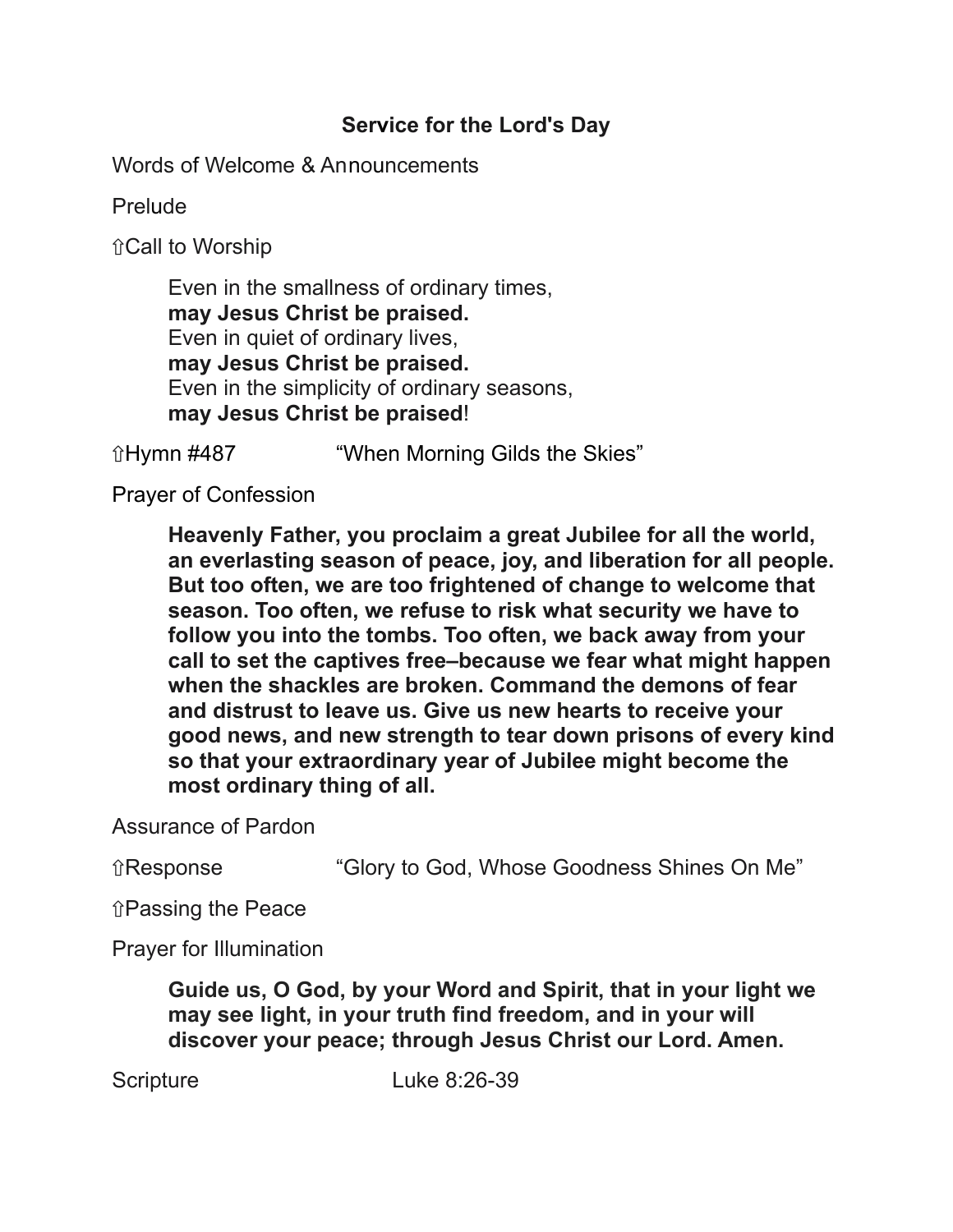Sermon

ûHymn #293 "This Is My Father's World" ⇧Affirmation of Faith *The Apostle's Creed*

> **I believe in God the Father Almighty, Maker of heaven and earth, and in Jesus Christ his only Son our Lord; who was conceived by the Holy Ghost, born of the Virgin Mary, suffered under Pontius Pilate, was crucified, dead, and buried; he descended into hell; the third day he rose again from the dead; he ascended into heaven, and sitteth on the right hand of God the Father Almighty; from thence he shall come to judge the quick and the dead. I believe in the Holy Ghost; the holy catholic church; the communion of saints; the forgiveness of sins; the resurrection of the body; and the life everlasting. Amen.**

Prayers of the People and The Lord's Prayer

**Offering** 

Please place offerings in the collection plate on the table upon entering or exiting the building. Checks can also be mailed to the church or donations made online.

⇧Response of Praise "Doxology"

⇧Prayer of Dedication

**God our Father, you have given us gifts beyond our wildest imaginings. Grant us minds open enough to know your blessings, hearts open enough to receive your blessings, and hands open enough to share your blessings with all the world. Use us and these offerings we return to you, we pray, to break down tombs, unbind captives, and bring healing and liberation to all. Amen.**

ûHymn #538 "Lord, Dismiss Us with Thy Blessing"

⇧Charge and Benediction

Postlude

**The people serving you…**